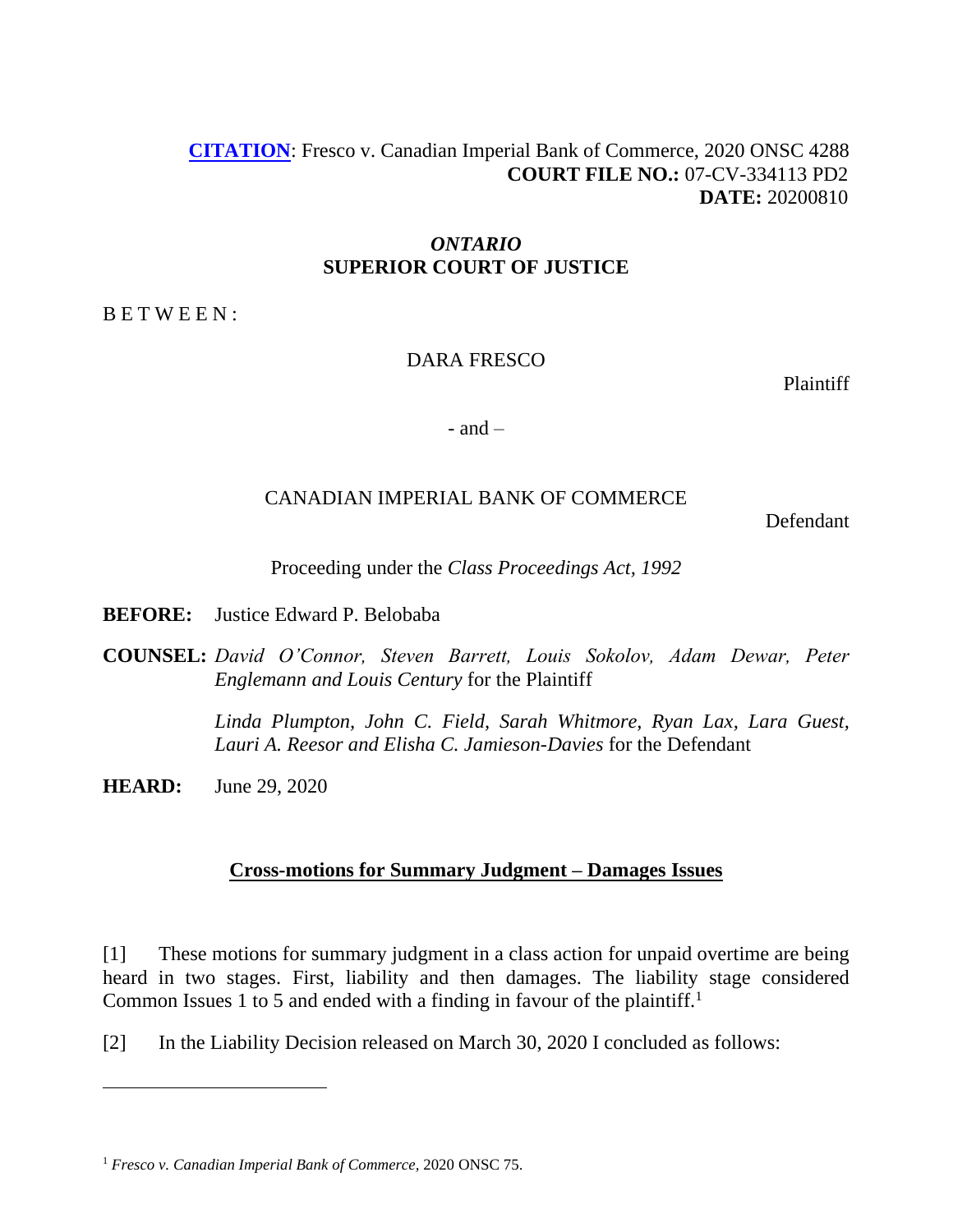The defendant bank breached the overtime obligations prescribed by federal labour law. Rather than implementing a system to pay for all hours required or permitted (and to track actual hours worked so that this could be achieved), the bank failed to record actual hours worked and made overtime compensation contingent primarily on pre-approval. I have found on the record before me that some class members worked overtime hours that were not recorded and were not compensated in accordance with the requirements of the Code. I have also found, for the reasons set out above, that the defendant bank must be found to have permitted (or not prevented) all uncompensated overtime hours of the class members.

The bank's unlawful overtime policies and hours-of-work recording practices were systemic or institutional impediments. That is, they were system-wide in nature and they impeded class member overtime claims that were otherwise compensable under the Code.

The plaintiff has established liability.

The appropriate remedies, including damages, will be addressed in the second part of this decision when I consider common issues 6 to 8 and the related question of aggregate damages  $\ldots^2$ 

[3] I have now heard argument on common issues 6 to 8 and the related question of aggregated damages. I will set out my answers and analysis for each of these items in turn.

### **Common issue 6: Unjust Enrichment**

*Was the Defendant enriched by failing to pay Class Members appropriately for all their hours worked? If "yes", (a) Did the class suffer a corresponding deprivation? and (b) Was there no juristic reason for the enrichment?*

 *Answer*: *Yes, to some extent.*

[4] I say "to some extent" because of my finding on "an abundance of evidence" that "some of the class members worked uncompensated overtime."<sup>3</sup> (Emphasis added). Thus, I have no difficulty concluding that the defendant bank was enriched by failing to pay some class members appropriately for all their hours worked.

[5] As this court noted in *Baroch v. Canada Cartage*: 4

<sup>2</sup> *Ibid.,* at paras. 91-94.

<sup>3</sup> *Ibid.,* at paras. 63 and 77.

<sup>4</sup> *Baroch v. Canada Cartage,* 2015 ONSC 40.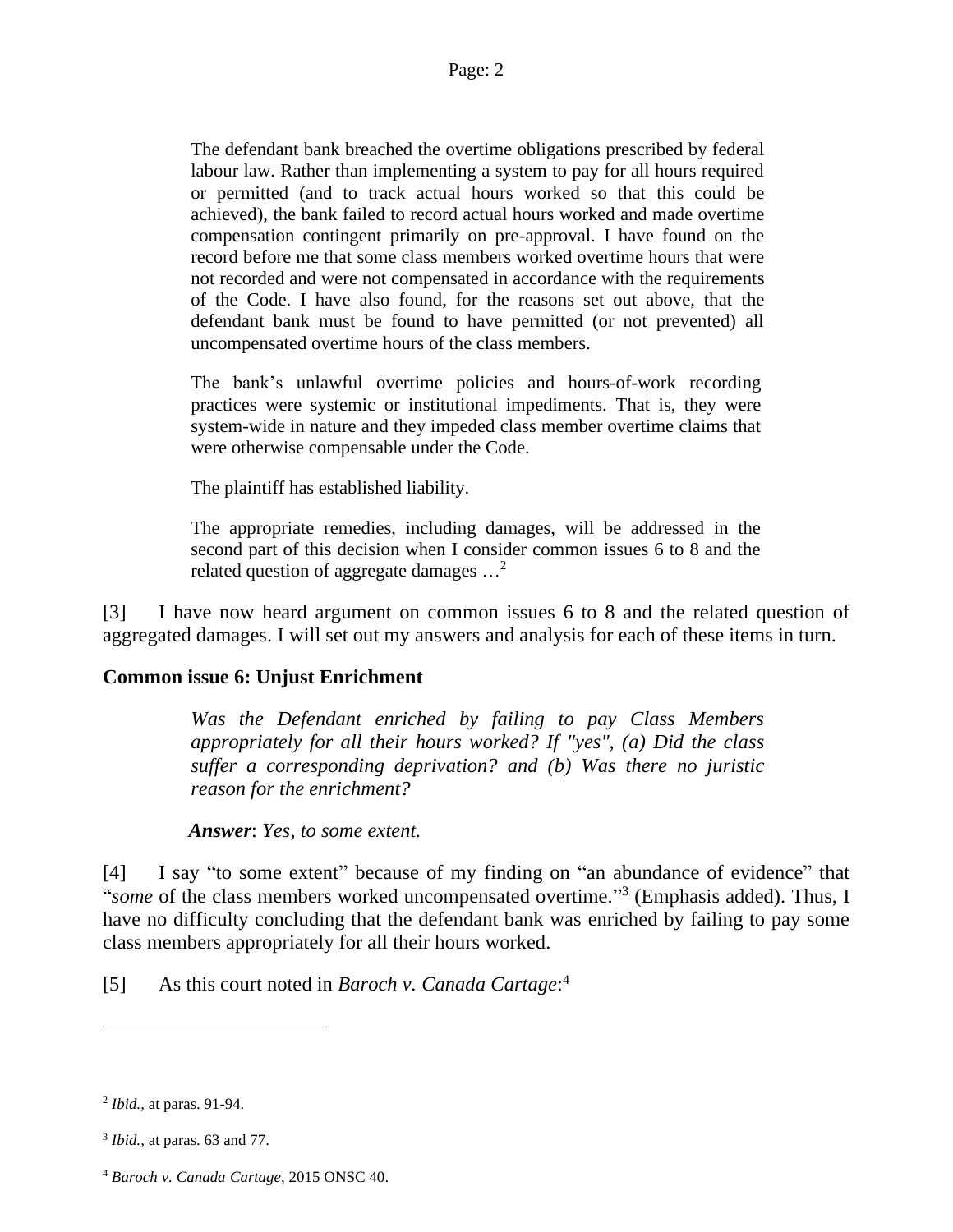If it is determined that [the employer] had a policy or practice of avoiding or disregarding its overtime obligations to class members, then such a policy or practice … would likely result in some level of enrichment on the part of the defendant and a corresponding deprivation on the part of some or all of the class members."<sup>5</sup>

[6] This applies here as well.

[7] I hasten to add, however, that a finding of unjust enrichment in the context of a case that is fundamentally about damages for breach of an employment contract adds little in the way of remedies. I expand on this point below.

#### **Common issue 7: Remedies**

*If the answer to any of common issues 1, 2, 3, 5 or 6 is "yes", what remedies are Class Members entitled to?*

*Answer*: *The declarations as pleaded in the Statement of Claim's paragraphs 1(e), (k), and (m), and damages.* 

[8] The class members are entitled to the declarations and orders as pleaded in paragraph 1(e) of the Statement of Claim [about the illegality of the 2006 Overtime Policy]; paragraph  $1(k)$  [about the breaches of the employment contracts]; and paragraph  $1(m)$ [about the breaches of statutory obligations under Part III, Division I of the *Labour Code*.] The class members are also entitled to damages arising out of the breaches of their employment contracts.

[9] The class members are not entitled to restitutionary relief for unjust enrichment because compensation in damages is already available under the breach of contract claim. The case law is clear that:

> Contract trumps unjust enrichment in several respects. Most obviously, restitutionary relief is not available if the claimant possesses a right to contractual relief. 6

[10] Thus, the available remedies are the declarations as noted and damages.

<sup>5</sup> *Ibid*., at paras. 49-50.

<sup>6</sup> McInnes, *The Canadian Law of Unjust Enrichment and Restitution.* (2014) at 645 and cases discussed therein. In *Windisman v. Toronto College Park Ltd.,* [1996] O.J. No. 552, (Div. Ct.), Sharpe J., as he then was, noted at 536 that the "law's general policy favouring security of transactions means that the courts will not grant restitutionary recovery where the parties have entered into a contract". See also *Morrison-Knudsen Co. Inc. v. British Columbia Hydro & Power* Authority, [1978] B.C.J. No. 1218, at 224-35 (B.C.C.A.). Most recently, see *Organigram Holdings Inc. v. Downton*, 2020 NSCA 38 at para. 46.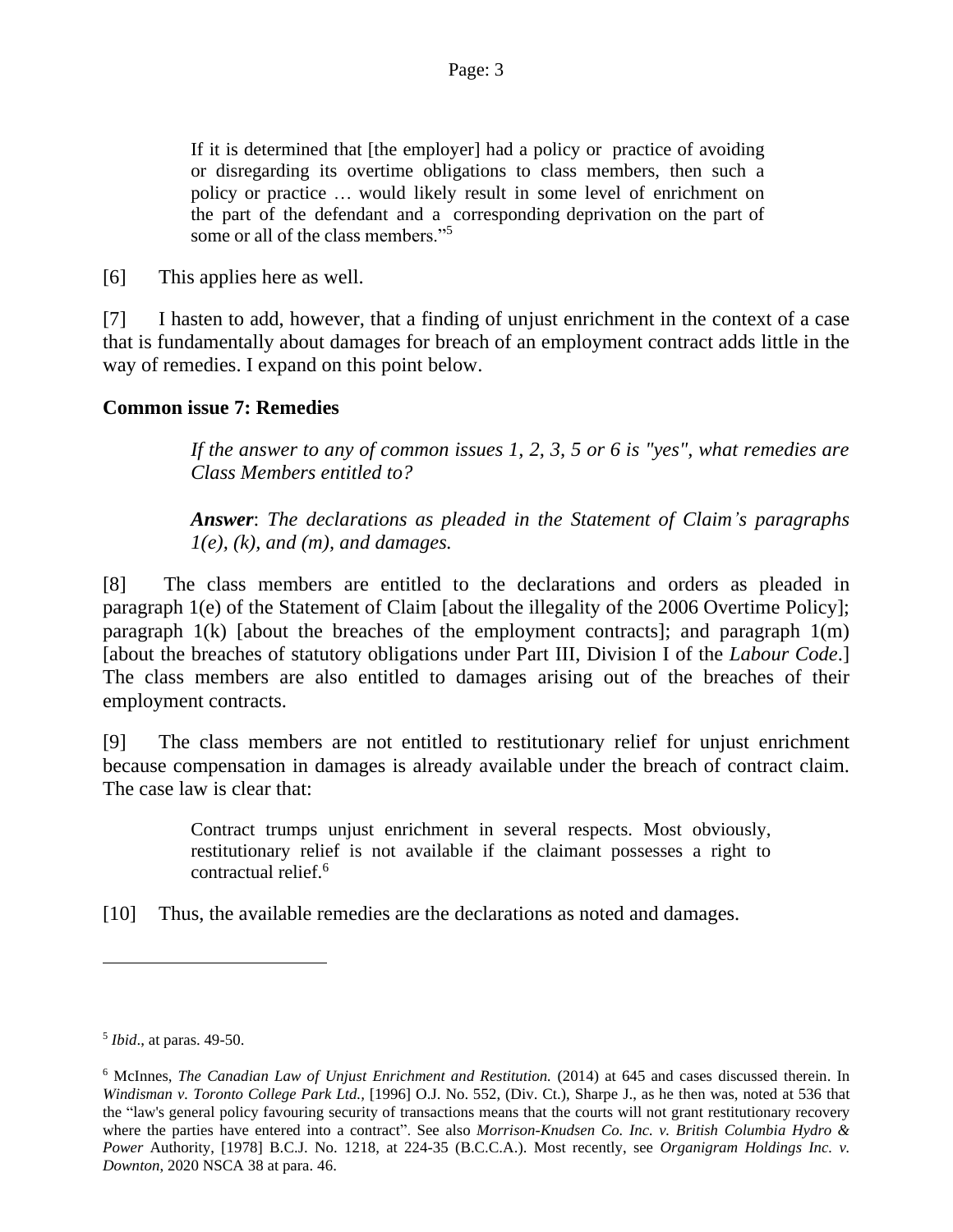## **Common issue 8: Punitive damages**

*If the answer to any of common issues 1, 2, 3, 5 or 6 is "yes", is the Class entitled to an award of aggravated, exemplary or punitive damages based upon the Defendant's conduct? If "yes" (i) Can these damages be determined on an aggregate basis? and (ii) What is the appropriate method or procedure for distributing any aggregate aggravated, exemplary or punitive damages to Class Members?*

*Answer*: *No.*

[11] Punitive damages may be awarded in a breach of contract case if the plaintiff can show three things: (i) the defendant's conduct was "malicious, oppressive and high-handed" and "a marked departure from ordinary standards of decent behaviour;<sup>7</sup> (ii) when added to any compensatory award, a punitive damages award is rationally required to punish the defendant and to meet the objectives of retribution, deterrence and denunciation;<sup>8</sup> and (iii) the defendant committed an actionable wrong independent of the underlying claim for damages for breach of contract.<sup>9</sup>

[12] In the Liability Decision, I rejected the allegation that the defendant bank breached its obligation of good faith contractual performance. I concluded that at most the bank's actions were careless and indifferent, even negligent, but did not amount to bad faith:

> I can find on the evidence that CIBC was careless and indifferent, indeed negligent, about its obligation to comply with the requirements of the Code. I can also find that the bank should have known better. It is a multi-billiondollar financial institution with an able legal staff that can easily advise on the requirements of federal labour law. For some reason this didn't happen. The bank dropped the ball, to be sure. But I cannot find on the evidence before me that the defendant bank lied or knowingly misled its employees about the legality of its overtime policies. The "breach of good faith" allegation does not succeed.<sup>10</sup>

[13] Having made these findings in the Liability Decision, I would be hard pressed to now decide that the defendant bank's overall conduct was in fact "malicious, oppressive and high-handed". The plaintiff, however, argues otherwise and points to evidence that did

<sup>7</sup>*Whiten v. Pilot Insurance Co.,* [2002] 1 S.C.R. 595 at para. 36; *Boucher v. Wal-Mart Canada Corp.,* 2014 [ONCA](http://canlii.ca/t/g6xvb#par79) 419 at [para. 79.](http://canlii.ca/t/g6xvb#par79)

<sup>8</sup> *Boucher, supra,* note 7, at para. 79.

<sup>9</sup> *Whiten, supra,* note 7, at [paras. 78-83;](http://canlii.ca/t/51vn#par78) *Boucher, supra,* note 7, at [para. 80.](http://canlii.ca/t/g6xvb#par80)

<sup>10</sup> Liability Decision, *supra*, note 1, at para. 90.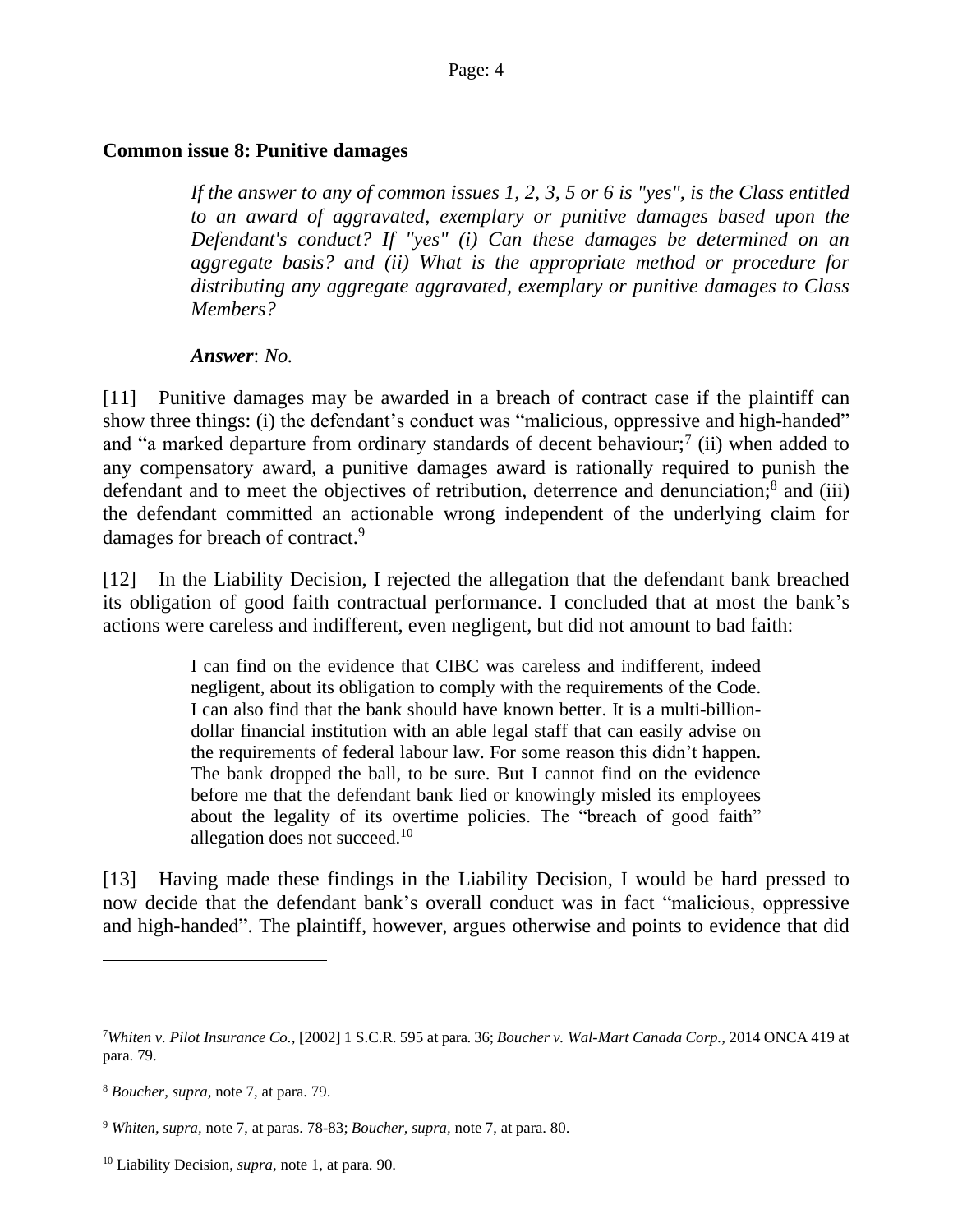not have to be considered in deciding the breach of good faith (in contractual performance) obligation.

[14] The plaintiff directs the court's attention to three new points: that the defendant bank knowingly failed to produce any of the survey documents until ten years after the litigation began; that it filed sworn evidence at certification that contradicted the undisclosed survey evidence and falsely asserted that internal "reviews and inquiries" revealed no systemic overtime problems; and that it recklessly destroyed time-stamped data that was subject to a litigation hold and had relevance for the damages determination.

[15] The defendant bank responds to each of these "bad conduct" allegations with a detailed and credible rebuttal. There is no need for me to go through the competing points and counter-points. Suffice it to say that I am unable to conclude on the mix of evidence before me that the defendant bank's conduct on the new points or even overall was so egregious that it justifies a punitive damages award. I cannot fairly and reasonably conclude that any of the impugned conduct was "malicious, oppressive and high-handed" and "a marked departure from ordinary standards of decent behaviour".<sup>11</sup>

[16] I can, however, suggest that the impugned conduct, all of which occurred during the course of the litigation, may arguably merit some level of sanction by way of an elevated costs award if the plaintiff prevails in this action. I leave this for the cost submissions.

# **Adding common issue 9: Aggregate damages**

[17] This last question – whether aggregate damages should be added as a common issue – generated the most debate. This was understandable. If aggregate damages are not allowed and class members are required to individually advance and prove claims (stretching over many years), the bank's financial exposure, in practical terms, will probably be modest at best. If aggregate damages are permitted, the monetary liability of the defendant bank could well be in the tens of millions of dollars. Hence, the importance of this issue.

[18] Aggregate damages under s. 24(1)(c) of the *Class Proceedings Act*<sup>12</sup> ("CPA") are generally awarded if all or part of the claimed loss can be determined without proof by individual class members. In most "aggregate damage" cases, the court is able to determine all or part of the class members' loss based on the defendant's own records and individual hearings are not required.

<sup>11</sup> *Supra,* note 7.

<sup>12</sup> *Class Proceedings Act*, 1992, S.O. 1992, c. 6.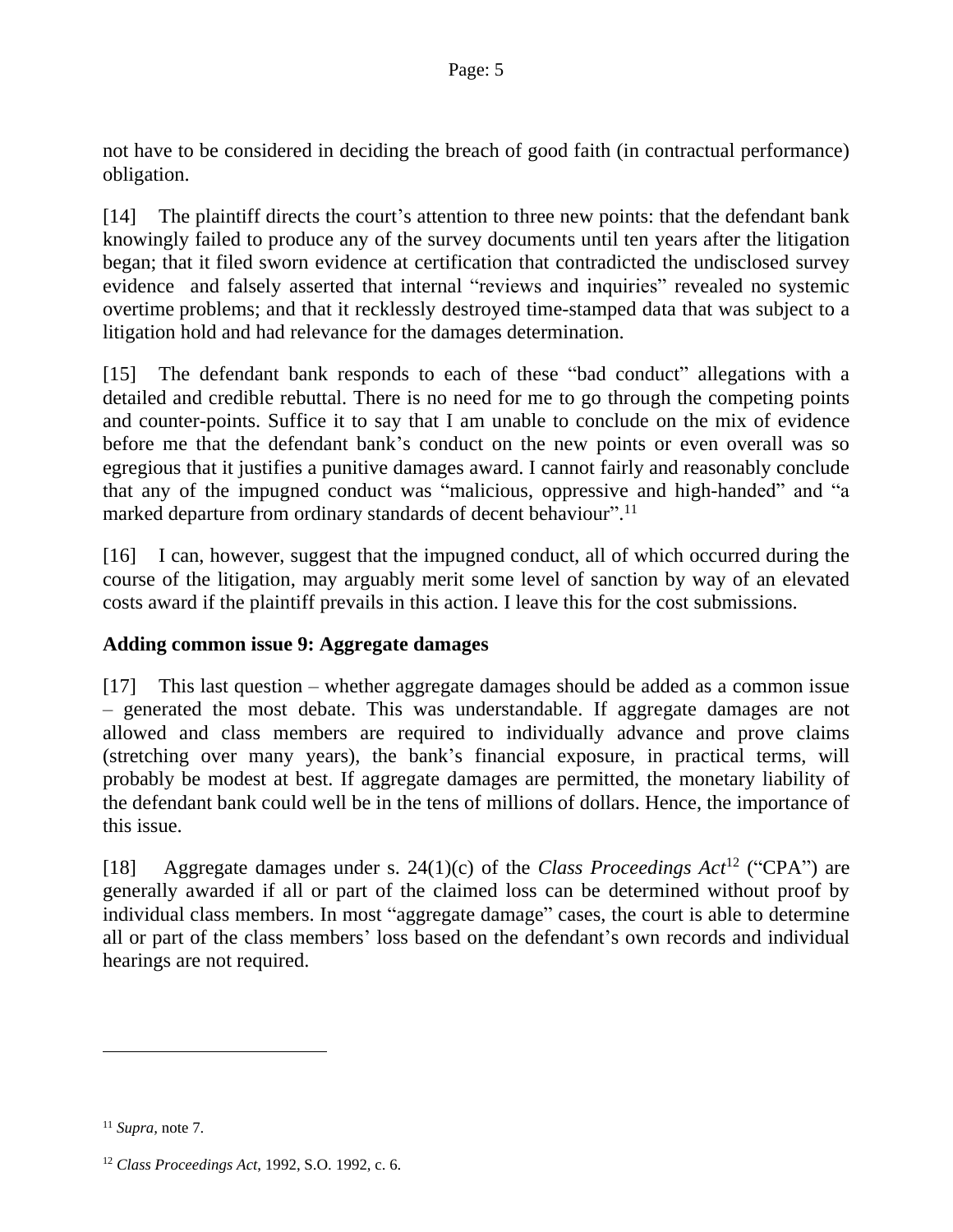[19] The wrinkle here is that the defendant bank, in violation of federal law, failed to make and keep records of the "hours worked"<sup> $13$ </sup> – the very records that the plaintiff would have used to determine damages on an aggregate basis. Having failed to keep the required records, the defendant bank now says that every aggrieved class member should be required to prove their case, and if it takes some 30,000 or more individual trials, so be it. The plaintiff says individual proof is not only unrealistic (few if any employees ever made and kept such records) but profoundly unfair and could well result in a significant wrong eluding an effective remedy. The plaintiff proposes an alternative methodology for assessing aggregate damages that she says, in the circumstances, is reasonable and reliable. Not surprisingly, the defendant submits it is neither.

[20] The other wrinkle is that when the Court of Appeal certified this action as a class proceeding eight years ago, it refused to certify the aggregate damages question.<sup>14</sup> Winkler C.J.O., writing for the Court, concluded that the "sampling" methodology proposed by the plaintiff's expert in both *Fulawka,* a parallel bank overtime case, and *Fresco* could not be used to determine aggregate damages under s.  $24(1)(c)$ .<sup>15</sup>

[21] In a decision released in 2013, I suggested that Winkler C.J.O.'s analysis on this narrow but important point about sampling was probably wrong.<sup>16</sup> The Court's interpretation of ss. 23(1) and 24(1)(c) of the CPA in *Fulawka* (and *Fresco*) was contrary to the plain meaning of these provisions and to the decisions of other panels of the Court of Appeal in *Markson*,<sup>17</sup> *Cassano*<sup>18</sup> and *Cloud*.<sup>19</sup> Indeed, in *Markson*, the Court of Appeal expressly confirmed that:

<sup>15</sup> *Ibid.*

<sup>18</sup> *Cassano v. Toronto Dominion Bank,* 2007 ONCA 781, at paras. 39-43.

<sup>13</sup> Liability Decision, *supra,* note 1 at para. 54.

<sup>14</sup> *Fresco v. Canadian Imperial Bank of Commerce*, 2012 ONCA 444, at para. 109, referring to the reasons released the same day in *Fulawka v. Bank of Nova Scotia*, 2012 ONCA 443, at paras. 110-39.

<sup>16</sup> *Nolevaux v. King and John Festival Corporation,* 2013 ONSC 5451, at paras. 13-19.

<sup>17</sup> *Markson v. MBNA Canada Bank,* 2007 ONCA 334, at paras. 41-58.

<sup>19</sup> *Cloud v. Canada (Attorney General)* (2004) 73 O.R. (3d) 401 (C.A.) at para. 70, where the Court of Appeal interpreted s. 24(1)(c) as requiring proof of loss by "each" or every class member before aggregate damages are precluded, not proof of loss by "any" class member as was done in *Fulawka.* This is a key to understanding why Winkler C.J.O.'s interpretation of s. 24(1)(c) and his rejection of sampling to determine aggregate damages is, with respect, in error. A more detailed analysis of this error can be found in my discussion in *Nolevaux, supra,* note 16, at paras. 13-19.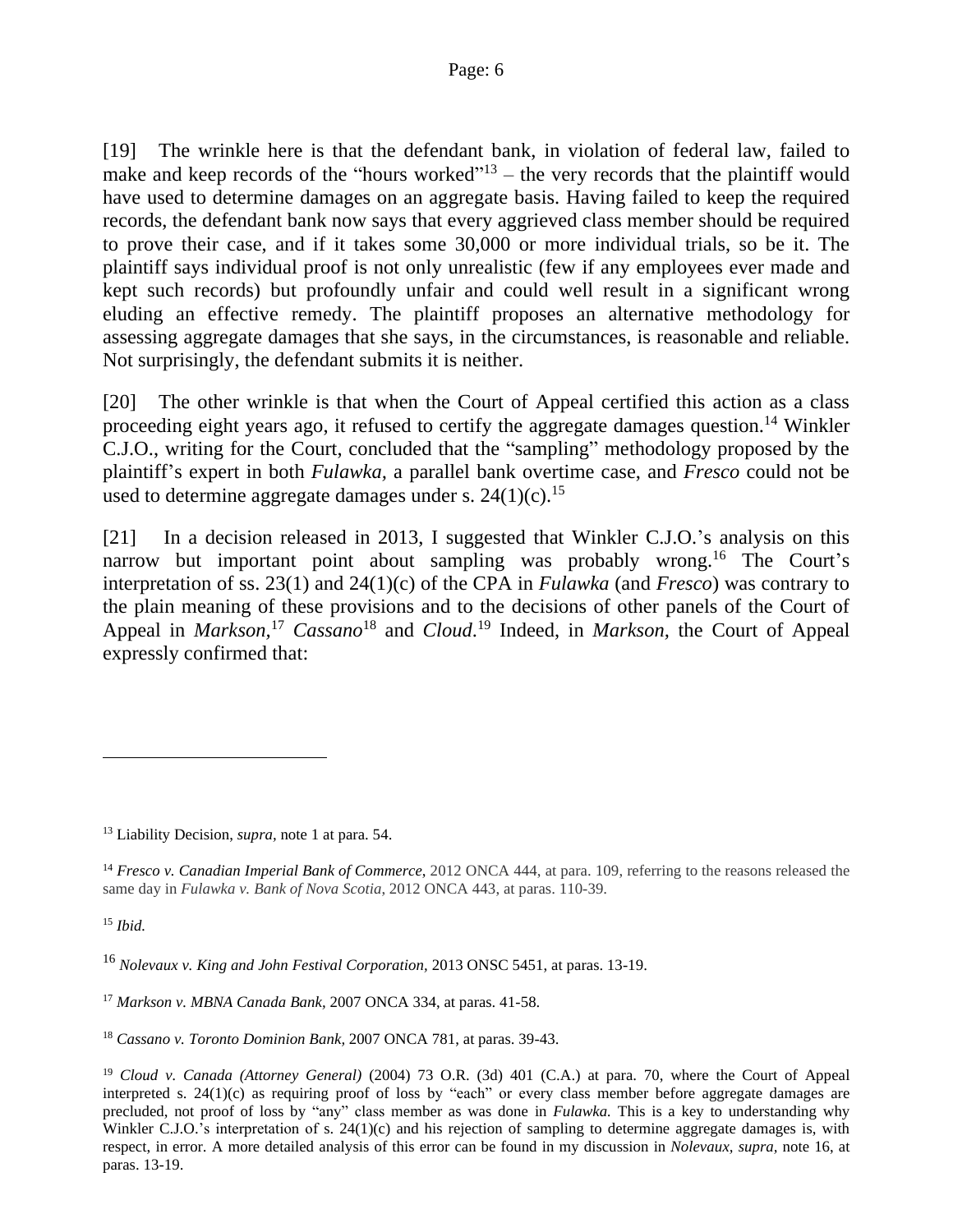Statistical sampling - as provided for in s. 23 - can be employed to determine the aggregate or part of the defendant's liability without proof of individual claims." 20

[22] The Court of Appeal's (sensible) interpretation of ss. 23 and 24 in *Markson* was repeated by the Divisional Court in *Quizno's Canada*<sup>21</sup> and in numerous decisions of this court. <sup>22</sup> The error in *Fulawka* (and here in *Fresco*), in my respectful opinion, is an unfortunate outlier that should be corrected by the Court of Appeal at the first opportunity.

[23] However, there is no need to belabour this point because the sampling methodology that was rejected by Winkler C.J.O. is markedly different from the methodology that is now being proposed by the plaintiff and that is not based on sampling. I will discuss the proposed methodology shortly. But it is enough to note that the Court of Appeal's reason for refusing to certify the aggregate damages question herein eight years ago can easily be distinguished. The defendant's *res judicata* submission has no application and does not succeed.

[24] I also note, in any event, that this court has ample jurisdiction to add an aggregate damages question even where this very question was rejected at certification. As the Supreme Court of Canada noted in *Pro-Sys Consultants*: "[t]he failure to propose or certify aggregate damages ... as a common issue does not preclude a trial judge from invoking the provision if considered appropriate once liability is found."<sup>23</sup>

[25] This court can add an aggregate damages question at this stage if the three wellknown requirements set out in s.  $24(1)(a)$  to (c) of the CPA are satisfied. The first two requirements are not in dispute: (i) monetary relief is being claimed on behalf of some of the class members, and (ii) the defendant's liability has been established. The dispute between the parties involves the third requirement as set out in s.  $24(1)(c)$ : whether some or all of the defendant's monetary liability can reasonably be determined in the aggregate without proof by individual class members.

[26] Typically, aggregate damages are determined in two steps.

<sup>20</sup> *Markson, supra,* note 17, at para. 45.

<sup>21</sup> *2038724 Ontario Ltd. v. Quizno's Canada Restaurant Corporation*, 2009 CanLII 23374, at paras. [122-123](about:blank#par122) and [142,](about:blank#par14) affirmed 2010 ONCA 466, at paras. [54-58.](about:blank#par54)

<sup>22</sup> See, for example, *Wilkins v. Rogers Communications Inc.,* 2008 [CanLII 56715 a](about:blank)t paras. 55-57; *Bernstein v Peoples Trust Company,* 2017 ONSC 752 at paras. [111-114;](about:blank#par111) *Bernstein v. Peoples Trust Company,* 2019 ONSC 2867 at paras. [294-314;](about:blank#par294) and *Lee Valley Tools Ltd. v. Canada Post Corporation*, 2007 CanLII 55703 at para. [41.](about:blank#par41)

<sup>23</sup> *Pro-Sys Consultants Ltd. v. Microsoft Corporation*, [2013](https://www.canlii.org/en/ca/scc/doc/2013/2013scc57/2013scc57.html) SCC 57, at para[. 134.](https://www.canlii.org/en/ca/scc/doc/2013/2013scc57/2013scc57.html#par134)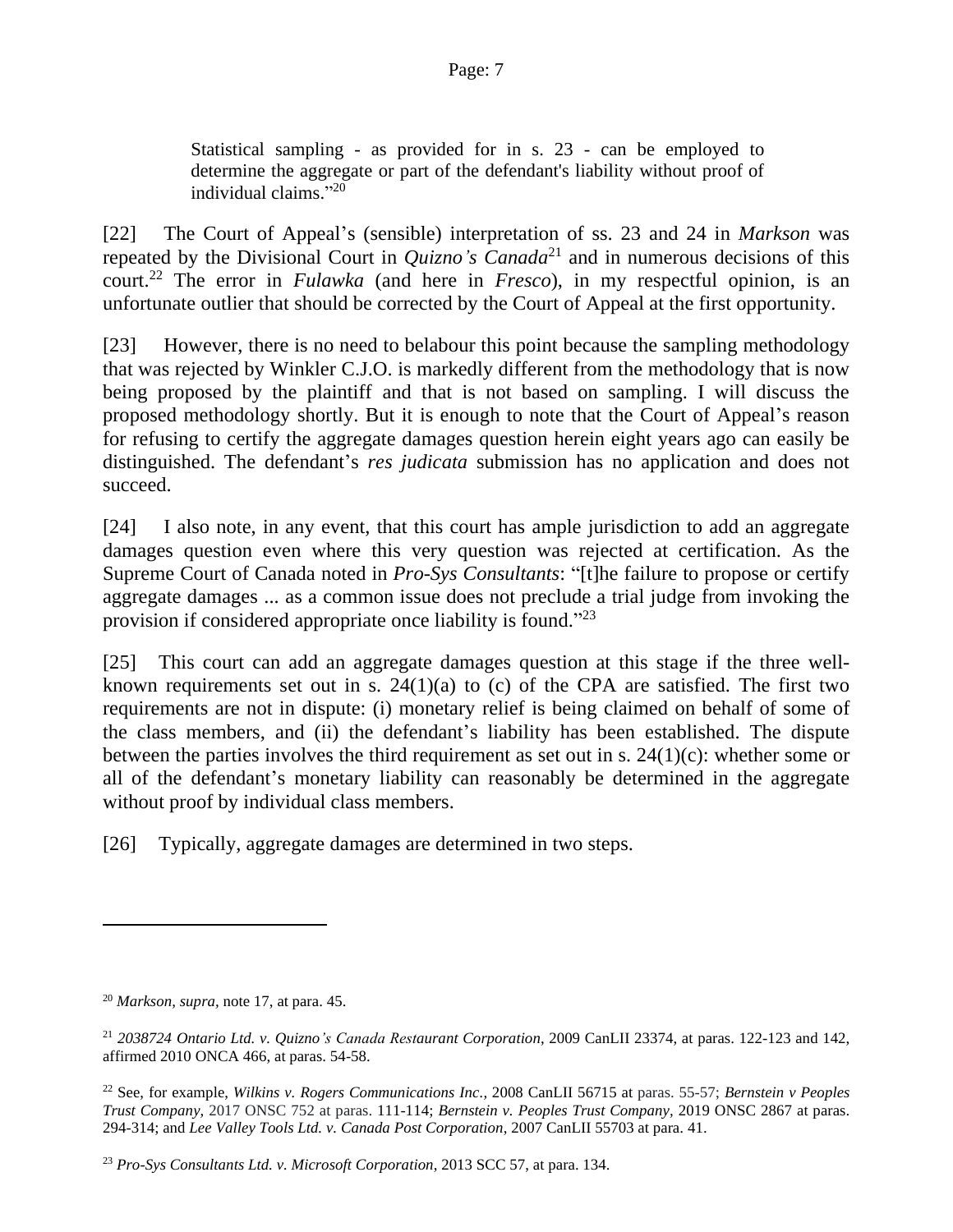[27] The first step, generally litigated at certification when the availability of aggregate damages is being proposed as a common issue, is whether there is a reasonable likelihood that the methodology suggested by the plaintiff's expert can determine damages in the aggregate without proof by individual class members.<sup>24</sup> When Justice Cullity first coined the phrase "reasonable likelihood" in *Vezina,* <sup>25</sup> some 15 years ago, he intended this to be a relatively low hurdle - more akin to "possibility" than to actual likelihood or probability.<sup>26</sup>

[28] Thus, the first-step question for me is whether there is a reasonable possibility that the methodology proposed by the plaintiff's expert can determine damages in the aggregate without proof by individual class members. If so, the aggregate damages question should be certified. Questions relating to the reliability of the plaintiff's proposed methodology and overall fairness to the defendant are relevant at this first step but only to a limited extent. The primary focus is on the "reasonable possibility" hurdle.

[29] The second step, addressed at the trial or summary adjudication of the certified common issues, requires the court to answer the certified question in the context of all of the evidence – that is, the court considers the proposed methodology as applied to the defendant-based data. The court must determine whether aggregate damages should actually be awarded and, if so, in what amount. This is a merit-based analysis that asks whether, on balance, aggregate damages can be fairly and reasonably determined without proof by individual members. At this second step, questions about reliability and overall fairness to the defendant are paramount.

[30] In *Ramdath v. George Brown College,* <sup>27</sup> a class action where the common issues were decided at a trial, I discussed the importance of aggregate damages in class action litigation, the practical dimensions of the reasonableness standard and the need to ensure that both sides are treated fairly by the aggregate damages approach. I restated the overarching proposition as follows:

> The court may award aggregate damages under s.  $24(1)(c)$  of the CPA if the evidence put forward by class counsel is *sufficiently reliable* to permit a *just*

<sup>24</sup> *Markson, supra,* note 17, at para. 44.

<sup>25</sup> *Vezina v. Loblaw Companies Ltd.,* [2005] O.J. No. 1974 (S.C.J.)

<sup>&</sup>lt;sup>26</sup> *Ibid.*, at para. 25, where Cullity J. refers to "the possibility of such an assessment." Also, if one Googles the meaning of "reasonable likelihood" one finds that courts and tribunals in other common law countries understand "reasonable likelihood" as meaning something more than "possible" but not much more – that is, the meaning given is "not fanciful or remote and more than merely plausible." Whatever the nuance, "reasonable likelihood" is more akin to "reasonable possibility" and thus a relatively low standard.

<sup>27</sup> *Ramdath v. George Brown College,* 2014 ONSC 3066.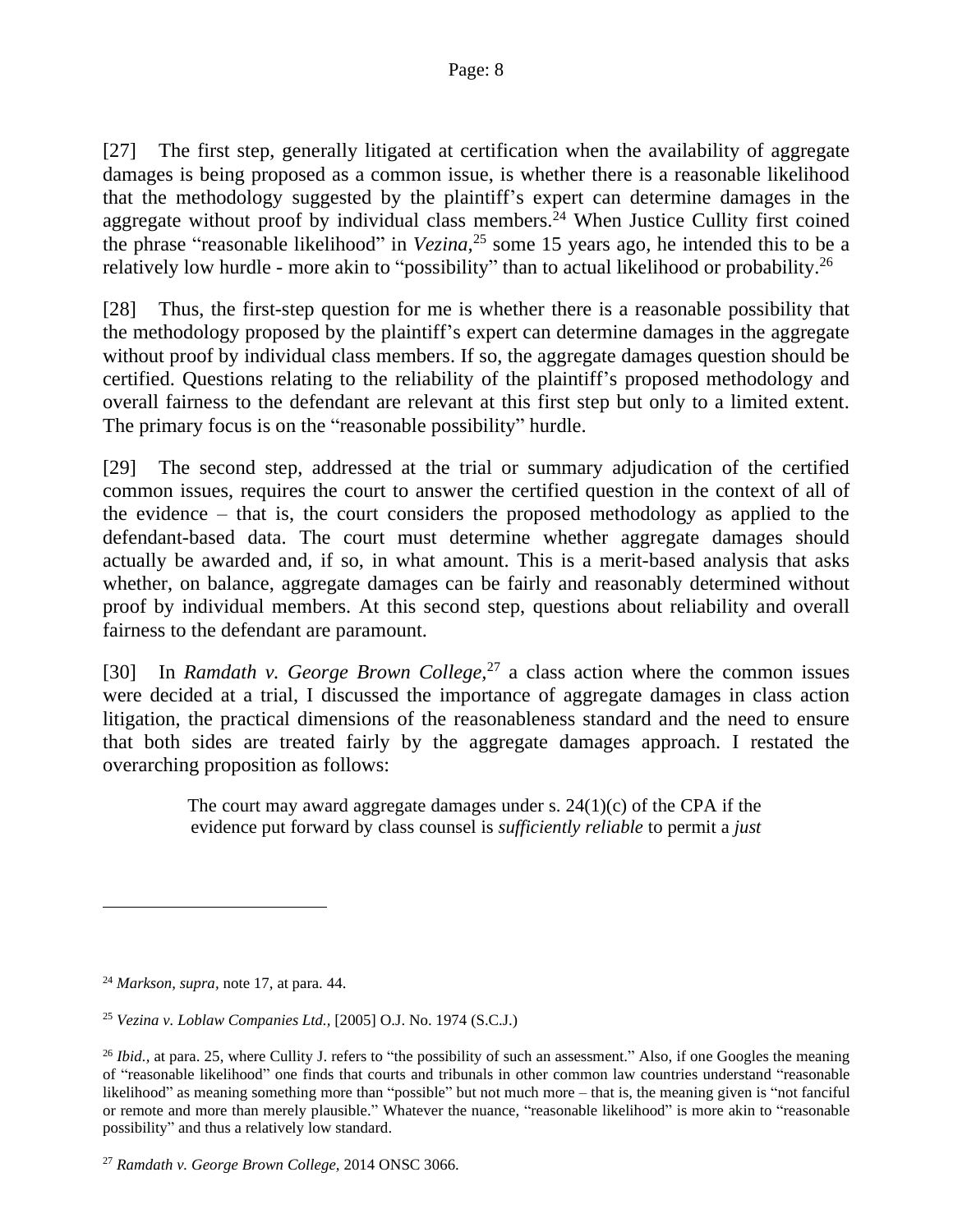*determination* of all or part of the defendant's monetary liability without proof by individual class members.<sup>28</sup> (Emphasis added.)

[31] This court's analysis of aggregate damages in *Ramdath* was affirmed on appeal.<sup>29</sup> Feldman J.A., writing for the Court of Appeal, said this:

> I endorse the trial judge's view that it is desirable to award aggregate damages where the criteria under s. 24(1) are met in order to make the class action an effective instrument to provide access to justice. I also agree with his focus, at para. 47, on the legislature's choice of a 'reasonableness' standard for determining aggregate liability and with the three criteria he sets out to ensure that both sides are treated fairly by the assessment:

(1) whether the non-individualized evidence presented by the plaintiff is sufficiently reliable;

(2) whether use of the evidence will result in unfairness or injustice to the defendant, such as overstatement of its liability; and

(3) whether the denial of an aggregate approach will result in a "wrong eluding an effective remedy" and denial of access to justice.<sup>30</sup>

[32] It is important to remember that just because the aggregate damages question is certified as a common issue does not mean that the same question will be answered in favour of the plaintiff when it is considered on the merits. It may well be that when the plaintiff's proposed methodology is tested on the basis of a more complete evidentiary record against the criteria of reasonableness, reliability and fairness to the defendant that an aggregate damages award will not be made.

[33] Here, I have two distinct obligations. First, because the aggregate damages question has not yet been certified as a common issue, I must decide whether the plaintiff has established a reasonable possibility that the methodology proposed by its expert can determine damages in the aggregate without proof by individual class members. Second, I will have to decide whether the plaintiff's methodology as applied to the evidence presented actually results in a fair and sufficiently reliable determination of the defendant's monetary liability without proof by individual class members.

[34] Returning then to the first step of the analysis. Here, as already noted, the "hours" worked" records do not exist in the hands of the defendant bank because, in violation of

<sup>28</sup> *Ibid.,* at para. 46.

<sup>29</sup> *Ramdath v. George Brown College of Applied Arts and Technology,* 2015 ONCA 921.

<sup>30</sup> *Ibid.,* at para. 76. (Internal case citations omitted.)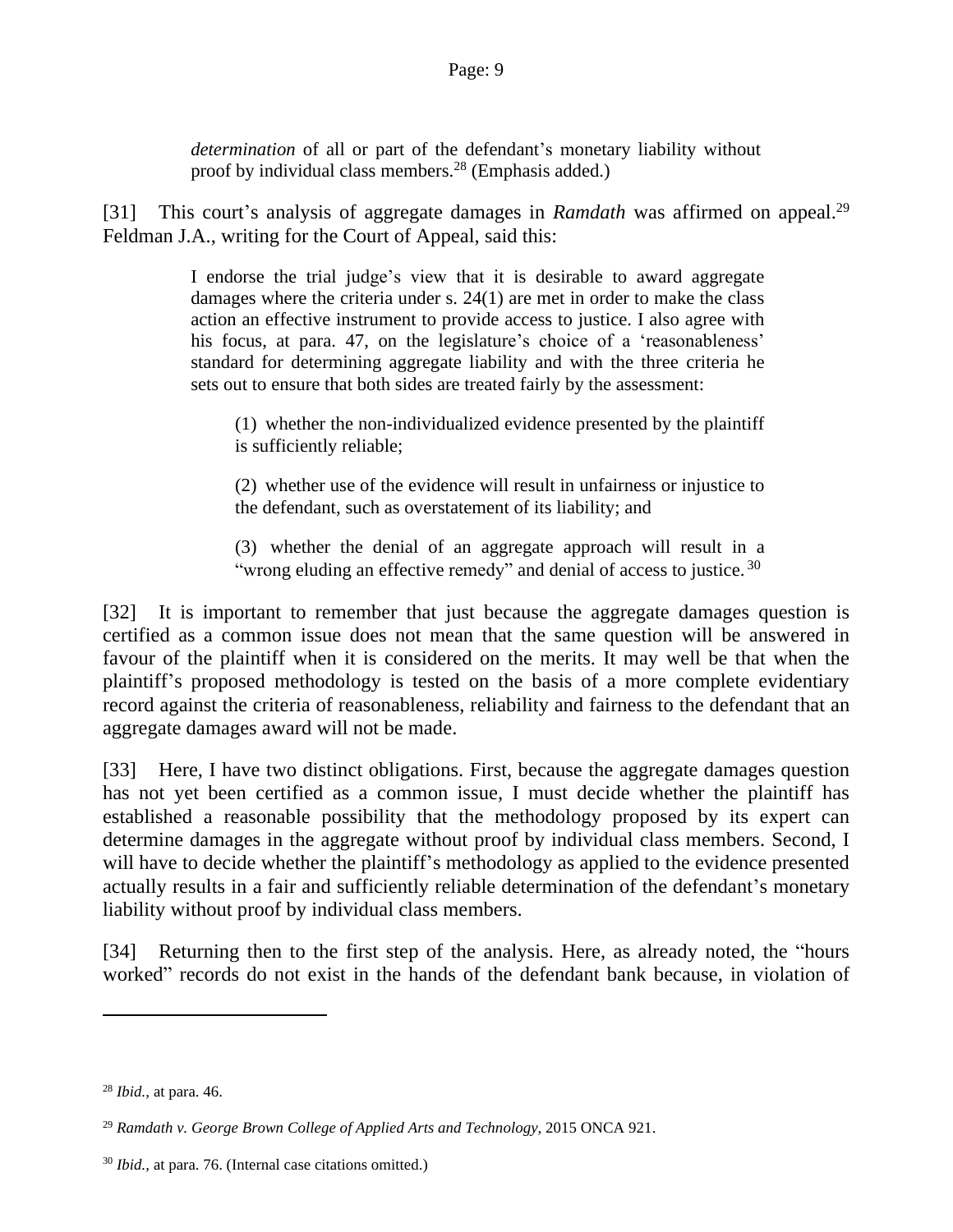federal law, the bank never made or kept such records. The plaintiff's expert, Stefan Boedeker, proposes what the plaintiff submits is a reasonably equivalent methodology that can fairly and reliably determine the hours worked and, from this, the unpaid overtime.

[35] The proposed methodology is based on a review of the defendant bank's electronic records (currently housed in nine internal computer systems) that contain time-stamped data showing, among other things, the daily start and stop times of the employee's computer. The plaintiff says that these time-stamps can be used as a means of reasonably gauging the time worked by all or even some of the class members. In addition, the defendant bank has relevant paper records, namely the blotters maintained by the tellers. These blotters have been used by the bank in the past to resolve employee overtime claims.

[36] If the time-stamped data reveals gaps in the evidence, where complete data cannot be obtained, then statistical sampling or extrapolation (back-casting and forecasting) would be used to fill in the gaps.

[37] Mr. Boedeker, a statistician and economist, has used this particular "timestamped" methodology in more than 100 "off the clock" overtime class actions in the U.S. and in at least one class action in Canada.<sup>31</sup> He is reasonably confident that a fair and reasonable aggregate damages determination can be achieved in this case as well.

[38] In essence, the proposed methodology would reconstruct timesheets for class members not by using random sampling but by reviewing and using all the relevant timestamped data that is available in the bank's computer systems. As Mr. Boedeker explained:

> Faced with a lack of accurate timesheets or time records showing actual hours worked, we are left to reconstruct hours worked as best we can, based on available data. Time-stamped records are used as a proxy for actual hours worked, which CIBC failed to track. My methodology offers a reasonable, statistically reliable way estimating uncompensated time worked, which I have applied in numerous cases.

[39] The fact that the proposed methodology has been used in scores of other unpaid overtime cases – I assume with some degree of success – is enough to clear the "reasonable possibility" hurdle. I therefore have no difficulty concluding, as a first step, that it is *reasonably possible* that Mr. Boedeker's proposed methodology, based mainly on the defendant bank's time-stamped computer data, can fairly determine all or part of the bank's monetary liability without proof by individual members.

[40] The defendant bank's vigorous submissions to the contrary, mainly about the methodology's unreliability, do not succeed at this first step – at least not to a point that

<sup>31</sup> *Bozsik v. Livingston,* 2019 [ONSC](https://www.canlii.org/en/on/onsc/doc/2019/2019onsc5340/2019onsc5340.html) 5340.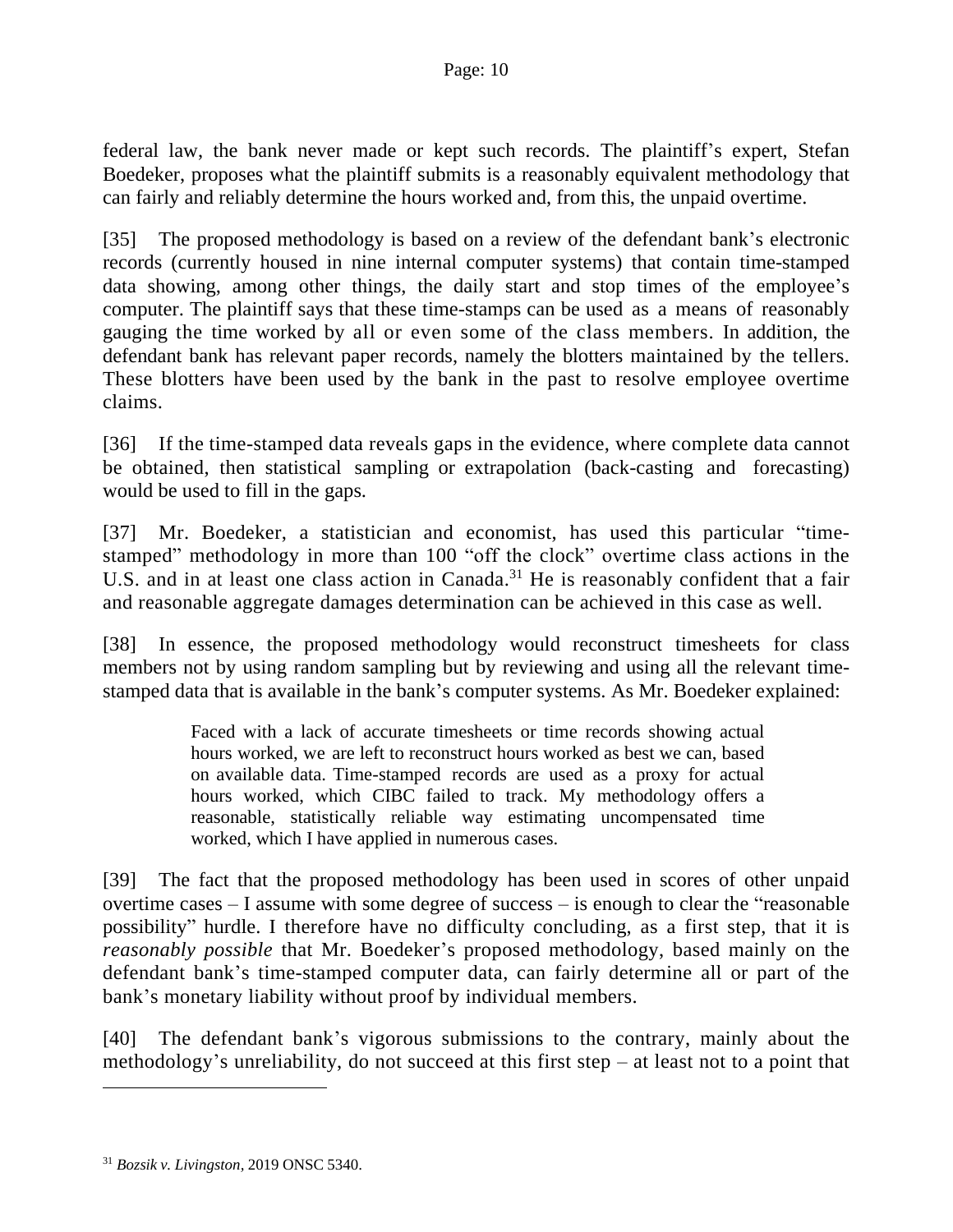can show that the relatively modest "reasonable likelihood" or "reasonable possibility" hurdle has demonstrably not been cleared.

[41] The defendant bank's submissions about the unreliability of the "time-stamped" methodology may be more effective at the second step when the aggregate damages question will be considered on the merits and in full. The bank will then be able to revisit its submission that computer log in and log out times are not necessarily the same as actual hours worked - that some employees may attend to personal matters even after logging on to their computer.

[42] Of course, the same point can be made about any system that records the hours worked by any employee. In my view, one must begin with a neutral assumption that any record of "hours worked" are just that – unless there is credible evidence to the contrary. If the defendant bank intends to argue the unreliability of time-stamps as a reasonable measure of hours worked, it should provide actual evidence to support this submission, not speculation. For example, the bank may be able to provide evidence that as a matter of accepted routine or bank culture, many employees would log in and then take personal time to have breakfast, speak by phone to family or friends or play on-line computer games, before actually starting to work. I frankly doubt that any such evidence will be forthcoming but it's possible. In any event, no such evidence was presented to the court at this stage.

[43] The defendant bank also tried to impugn the reliability of the time-stamp approach by submitting that Mr. Boekeker's methodology could not account for the bank's "flextime" system which allowed employees to take employees extra breaks, arrive late or leave the office to attend to personal business. However, as Mr. Boedeker explained in his reply report, the proposed methodology may well be able to take flex-time into account:

> My methodology may account for a pattern or practice of "permitted flexibility in the workday"… A standard practice of flexible scheduling will leave traceable patterns in the data that can be detected and quantified using statistical techniques such as linear and non-linear regression modeling. Once these patterns have been identified and quantified, they can then be taken into account in the estimation of unpaid hours. …Flexibility in scheduling practices can be taken into account by building assumptions into my methodology and adjusting algorithms accordingly. That is reflected when they arrive late and leave early much like an accurate timesheet would record the actual hours of work.

[44] To repeat, the defendant bank will have ample opportunity to challenge the reliability of the "time-stamped data" approach, and if there are evidentiary gaps, to contest the statistical integrity of the suggested "extrapolation" techniques or the legality of random sampling. These arguments can be made at the so-called "second step" – when the aggregate damages question is answered on the merits, the proposed methodology is actually applied to the gathered evidence and overall reliability and fairness is fully considered.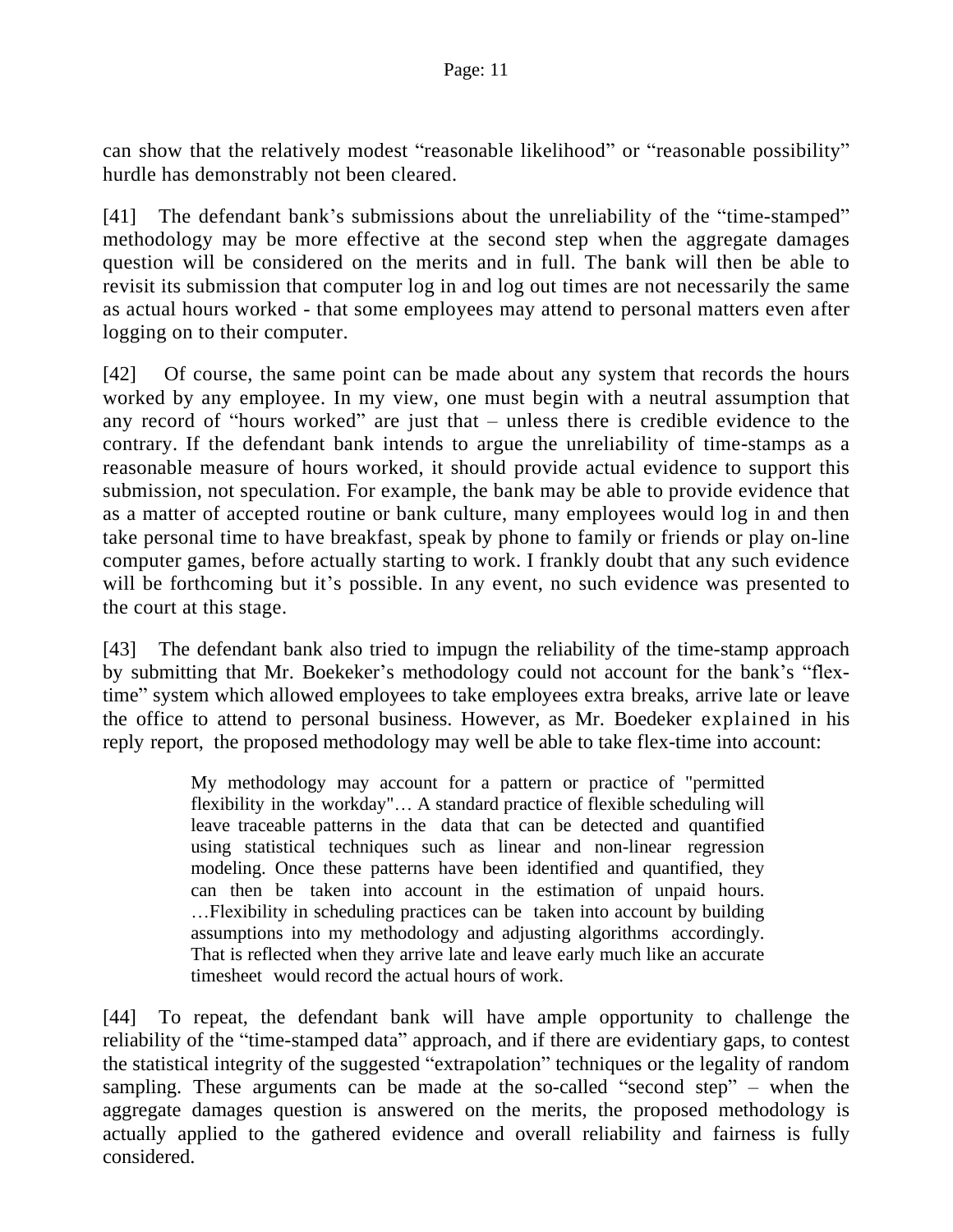[45] At this point, however, I am satisfied that the "reasonable possibility" hurdle is cleared and that an aggregate damages question should be added as Common Issue 9:

## *9. Can the defendant's monetary liability be determined on an aggregate basis? If so, in what amount?*

[46] This new common issue, however, cannot be answered today. Whether aggregate damages can reasonably and fairly be determined, and if so in what amount, cannot be decided until the plaintiff's expert reviews the bank's time-stamped data and completes his proposed damages report.

[47] The final wrinkle in this case is that the plaintiff's expert has not yet been given access to the time-stamped data. Mr. Boedeker has reviewed this data as it applies to five employees over a one-month period - as set out in the Deloitte Report – and this limited review helped to inform the formulation of his proposed methodology. But the class consists of more than 30,000 employees over a multi-year time period. The bulk of the electronic data remains to be extracted from the bank's computer systems.

[48] The plaintiff says that over the last six years she has requested access to this data repeatedly and was met with continuing refusals. The defendant bank disputes this narrative. Both sides have provided detailed submissions to support their respective positions about who "refused" or "did not request." I am inclined to find, based on the documentation, that the plaintiff's narrative is the more credible. However, no such finding need be made because at root two things are clear: (i) the great bulk of the time-stamped data has not even been accessed by the bank, let alone provided to the plaintiff's expert; and (ii) the "fair and expeditious" <sup>32</sup> determination of the aggregate damages question requires that this time-stamped data be provided to the plaintiff's expert for his review and report.

[49] Although I have jurisdiction under s. 12 of the CPA to make this production order, I refrain at this point from doing so because this very production obligation was accepted by counsel for the defendant bank in her letter to the court on April 15, 2020 - about two months before the hearing. The letter assumed that the time-stamped data was indeed relevant but explained that it could not be readily produced for two reasons: (i) because of the Covid-19 pandemic, it was physically difficult to access the relevant computer systems and extract the data; and (ii) even after the data was accessed, "a substantial period" of time would still be needed to convert the data into usable form. The letter also made clear that the bank was of the view that the court should at this stage simply focus on (step one) whether aggregate damages should be certified as a common issue:

 $32$  Section 12 of the CPA provides that "the court  $\ldots$  may make any order it considers appropriate respecting the conduct of a class proceeding to ensure its fair and expeditious determination …"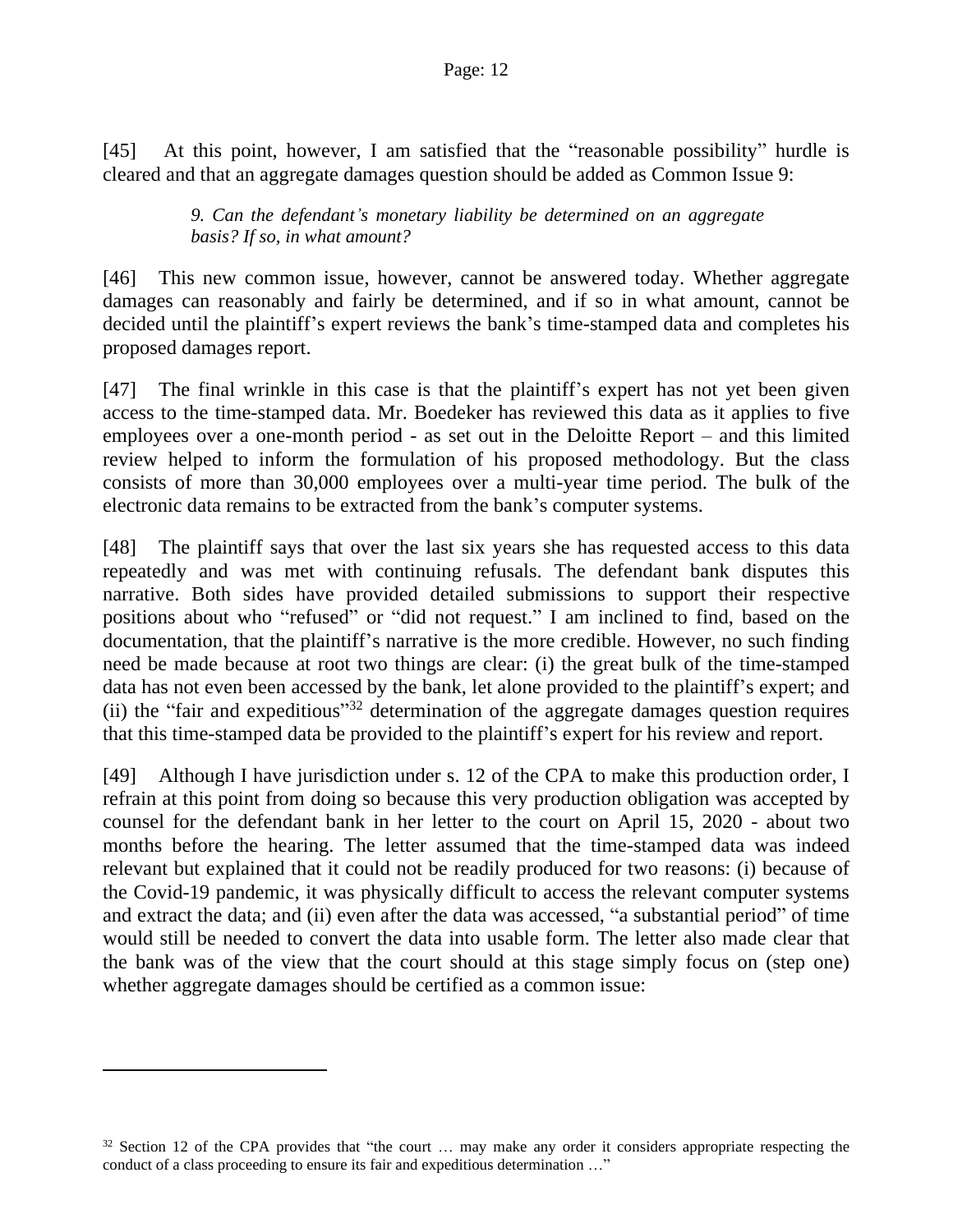[T]he disruption caused by the COVID-19 pandemic has had a significant impact on the ability of CIBC to address any steps in the proceeding requiring access to class members' time-stamped computer data. Among other things, key employees are working from home and are dedicated entirely to urgent business continuity issues. Access to physical premises and resources, including the actual data, is also severely restricted for the immediate future. CIBC is determining whether and to what extent relevant data can be accessed from third-party storage providers during the current workplace shutdown but that issue also remains unresolved

In any event, even after the data can be accessed, we anticipate that it will take a substantial period to put it into a usable form. As noted in the evidence filed on the summary judgment motion, much of the data is stored on media that will require considerable time and resources to convert to usable form.

In the interim, the Court could proceed to consider … whether the issue of aggregate damages should be certified …

[50] It follows from this that there is nothing unfair or unreasonable in proceeding exactly as counsel for the defendant bank has suggested: decide if aggregate damages should be added as a common issue (which I have now done) and then allow the defendant bank the time needed to extract the time-stamped data and convert it into useable form so that the plaintiff's expert can complete his aggregate damages report.

[51] A final comment about sampling. We won't know until the plaintiff's proposed damages report is completed and submitted whether there are any evidentiary gaps and whether statistical sampling will actually be used to fill in these gaps. If such turns out to be the case, it will only be at this point that the suggested judicial error in *Fulawka* (and *Fresco*), that sampling can't be used to help determine aggregate damages, will have to be addressed.

[52] Having certified the aggregate damages question as a common issue, I adjourn the balance of the damages hearing *sine die* to await the plaintiff's aggregate damages report and the defendant bank's response.

# **Disposition**

[53] Common Issues 6, 7 and 8 are answered as set out above.

[54] The question of aggregate damages is added as a new Common Issue 9 as set out above in paragraph 45.

[55] The availability of aggregate damages and the final quantum, if any, will be determined at a further hearing after the plaintiff's expert submits his proposed damages report and the defendant bank submits its response. If any specific court orders or directions are needed to expedite the data access and review process, counsel should advise.